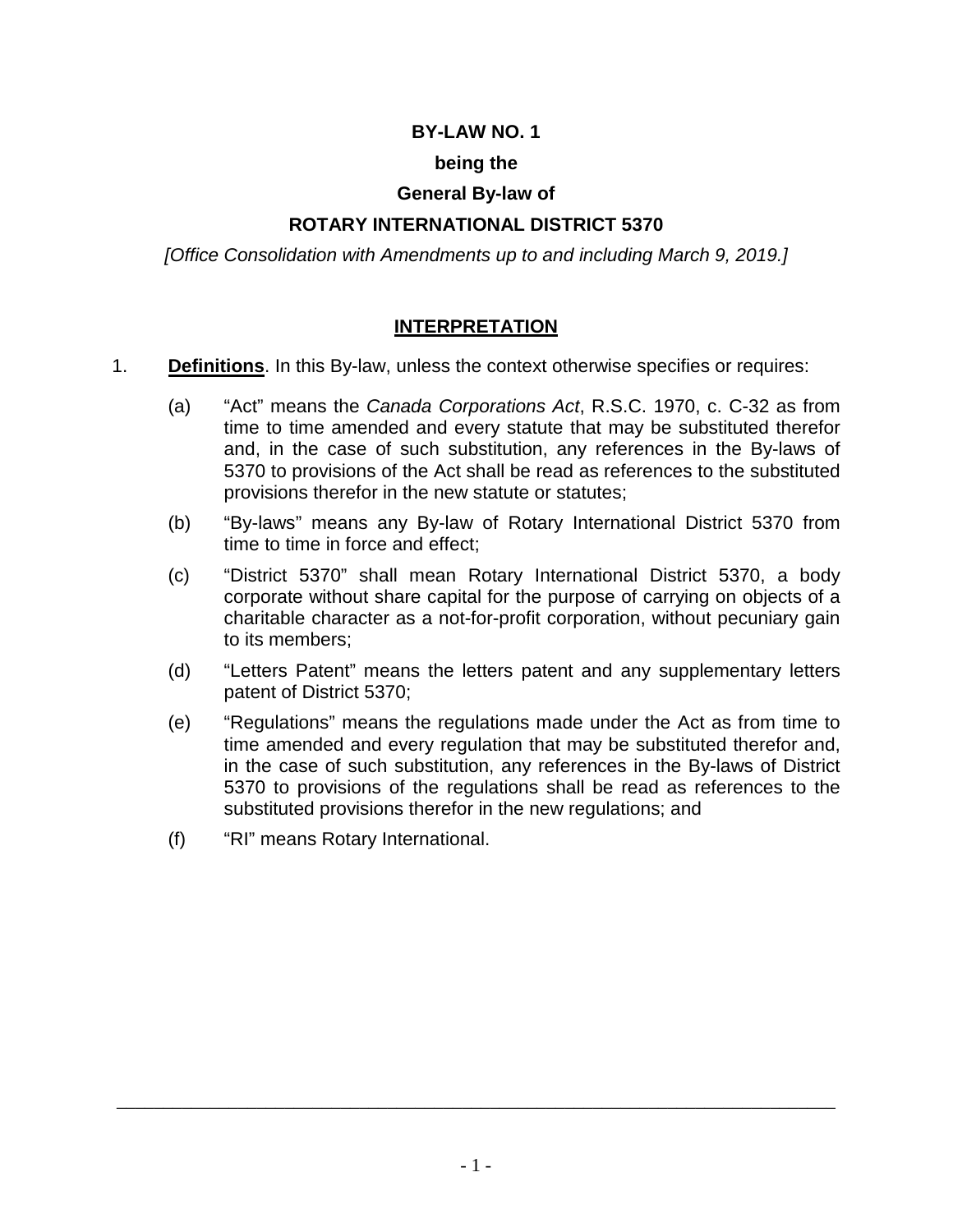- 2. **Interpretation**. This By-Law shall be, unless the context otherwise requires, construed and interpreted in accordance with the following:
	- (a) all terms contained herein and which are defined in the Act or the Regulations shall have the meanings given to such terms in the Act or such Regulations;
	- (b) words importing the singular number only shall include the plural and vice versa; and the word "person" shall include individuals, bodies corporate, corporations, companies, partnerships, syndicates, trusts and any number or aggregate of persons;
	- (c) the headings used in the By-laws are inserted for reference purposes only and are not to be considered or taken into account in construing the terms or provisions thereof or to be deemed in any way to clarify, modify or explain the effect of any such terms or provisions; and
	- (d) if any provision of these by-laws is not in conformity with the constitution, by-laws or policies of Rotary International ("RI") as amended from time to time, the terms of the constitution, by-laws or policies of RI shall prevail at all times to the extent that those provisions are not in conflict with the law governing this Corporation.

## **HEAD OFFICE**

3. **Head Office**. The head office of District 5370 shall be in the City of Edmonton, in the Province of Alberta.

### **CUSTODY AND USE OF THE SEAL**

- 4. **Seal**. The Board of Directors may adopt a seal as the seal of District 5370.
	- (a) The seal of District 5370 shall be under the control of the Board of Directors, and the Secretary shall be responsible for its custody.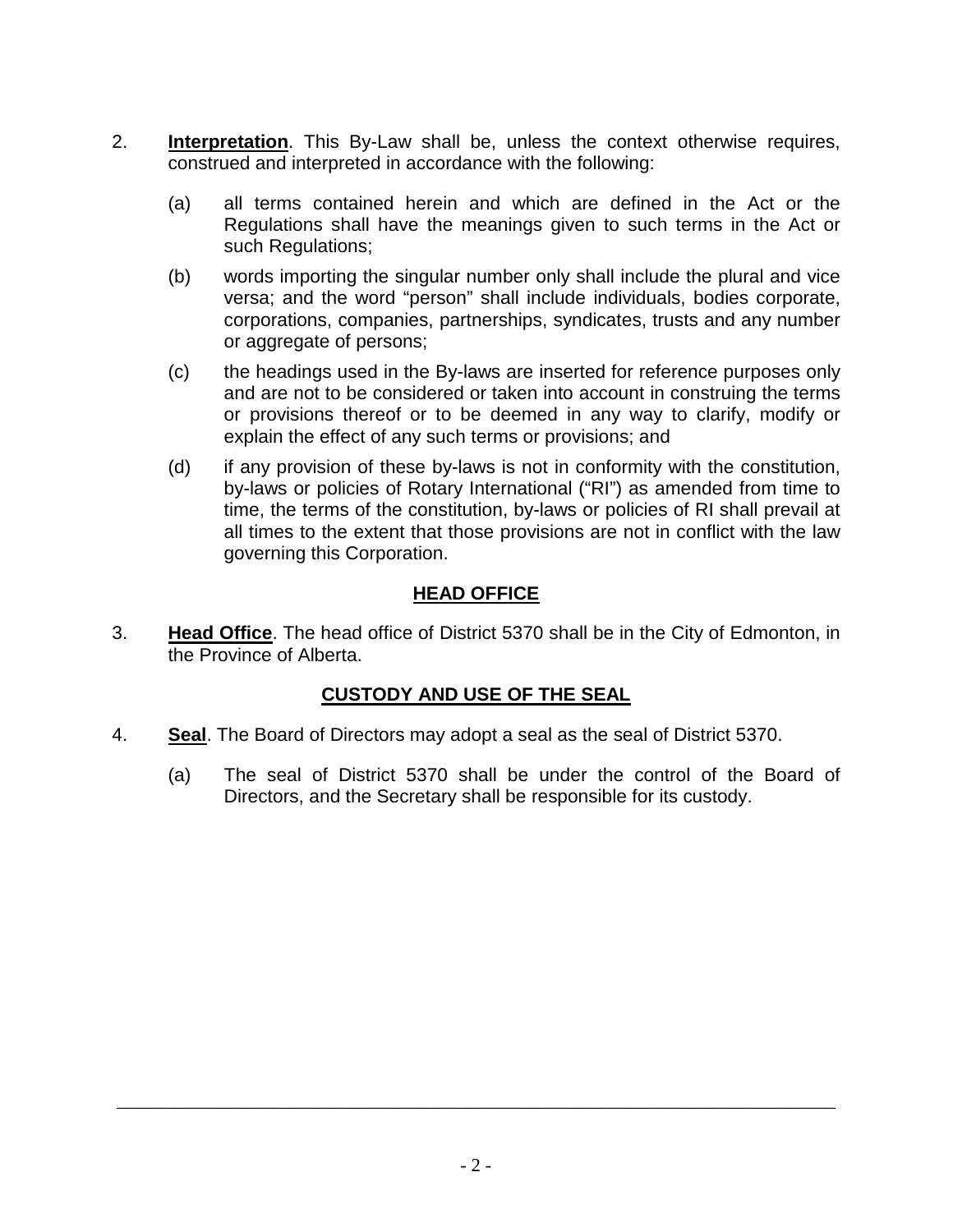### **BOARD OF DIRECTORS**

#### 5. **Number**.

The Board of Directors of District 5370 shall consist of the following five directors plus a maximum of ten members at large to fill committee chairs as defined by the Board on an annual basis, all of whom must be members of a Rotary Club from District 5370:

- (a) The District Governor;
- (b) The immediate Past District Governor;
- (c) The District Governor-elect;
- (d) The District Secretary; and,
- (e) The District Treasurer.
- 6. **Election and Term**. The term of office of all directors shall begin on July 1 and shall end on June 30 of the following year. The district governor and the district governor-elect shall take office in accordance with the nomination and election procedures set out in Article 13 of the By-laws of RI. With the exception of the immediate past district governor and the Rotary Foundation Committee team leader, all other directors shall be appointed by the district governor-elect for his or her year, and they shall take office effective July 1 of the year in which that district governor-elect assumes the office of district governor. The Rotary Foundation Committee team leader shall be the District Rotary Foundation Chair, who shall be appointed for a three year term in accordance with the policies and procedures of RI by the district governor-elect in years in which the term of the previous Rotary Foundation Committee team leader expires.
- 7. **Vacancies**. The office of a director shall automatically be vacated:
	- (a) if the director ceases to be a member in good standing of a Rotary Club from District 5370 pursuant to the By-laws of RI;
	- (b) if the director becomes bankrupt or suspends payment of debts generally or makes an authorized assignment or is declared insolvent;
	- (c) if the director is found to be a mentally incompetent person or becomes of unsound mind;
	- (d) if the director by notice in writing to District 5370 resigns office, which resignation shall be effective at the time it is received by the Secretary of District 5370 or at the time specified in the notice, whichever is later;
	- (e) if the district governor or the district governor-elect is removed from office by the president of RI pursuant to Article 15 of the By-laws of RI;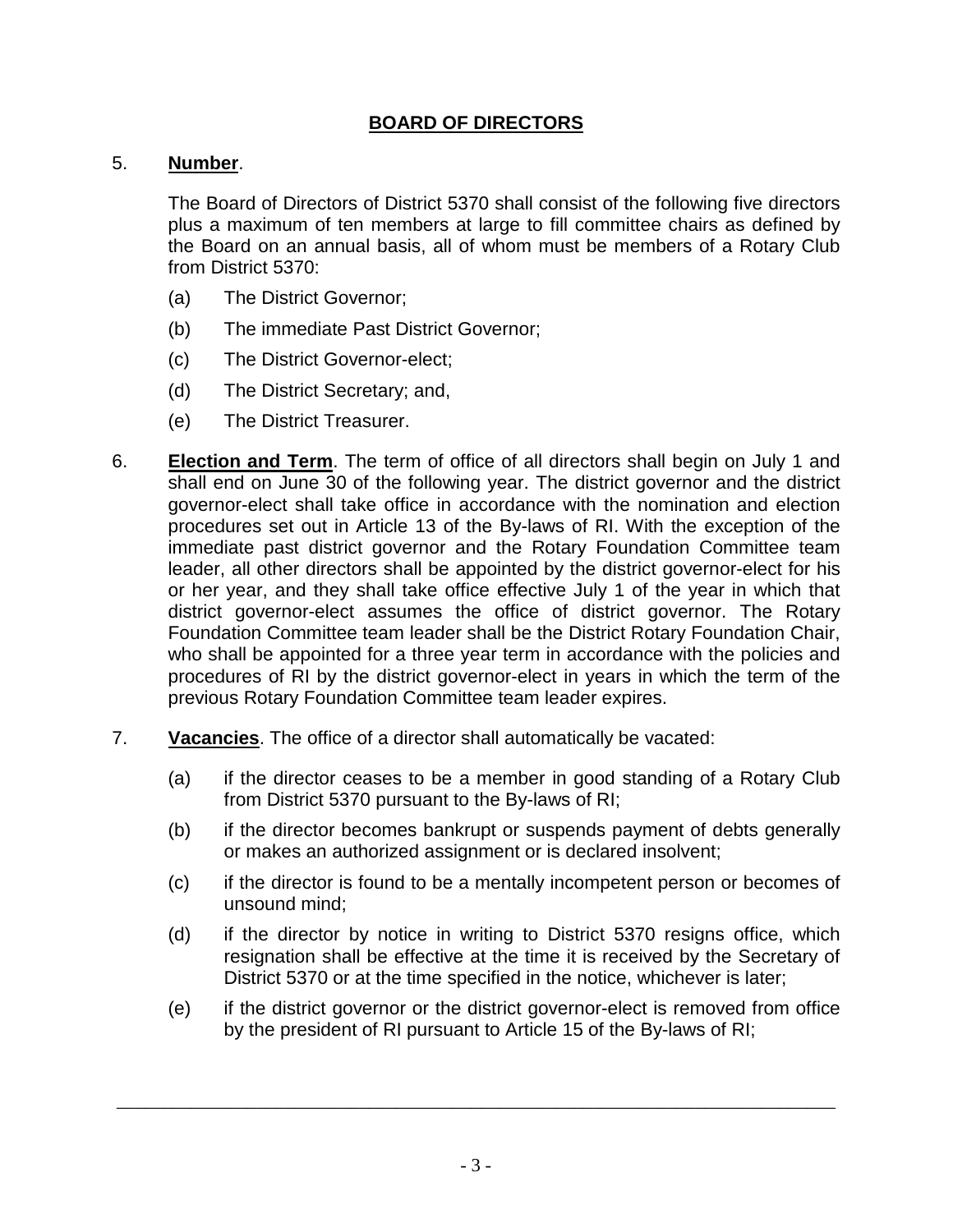- (f) with the exception of the district governor and the district governor-elect, if a resolution is passed by the Board of Directors removing the director before the expiration of the director's term of office; or
- (g) upon the death of the director.
- 8. **Filling Vacancies**. With the exception of the district governor and the district governor-elect, a vacancy occurring in the Board of Directors shall be filled on appointment by the district governor and any director so appointed shall hold office for the remainder of the term of office described in paragraph 6.
- 9. **Other Committees**. The Board of Directors shall be empowered to establish such standing or ad hoc committees as it deems necessary. At least one member of such ad hoc or standing committee must be a member of the Board of Directors. Memberships on such committees shall be at the discretion of the Board of Directors but members must be Rotarians in good standing in a club from District 5370 pursuant to the RI by-laws.
- 10. **Remuneration of Directors**. A member of the Board of Directors shall not receive any remuneration. Expenses shall be reimbursed consistent with District 5370 policy.

# **MEETINGS OF DIRECTORS**

- 11. **Place of Meeting**. Meetings of the Board of Directors may be held at any place within or outside Canada.
- 12. **Notice**. Meetings of the Board of Directors shall be held as often as required, and shall be called by the District Governor.
	- (a) Board Members shall be given seven (7) days' written notice of a regular Board meeting.
	- (b) Notice of any such meeting that is sent by mail shall be served in the manner specified in paragraph 62 of this By-law before the meeting is to take place, provided always that a director may in any manner and at any time waive notice of a meeting of directors and attendance of a director at a meeting of directors shall constitute a waiver of notice of the meeting except where a director attends a meeting for the express purpose of objecting to the transaction of any business on the grounds that the meeting is not lawfully called, provided further that meetings of directors may be held at any time without notice if all the directors are present (except where a director attends a meeting for the express purpose of objecting to the transaction of any business on the grounds that the meeting is not lawfully called) or if all of the absent directors waive notice before or after the date of such meeting.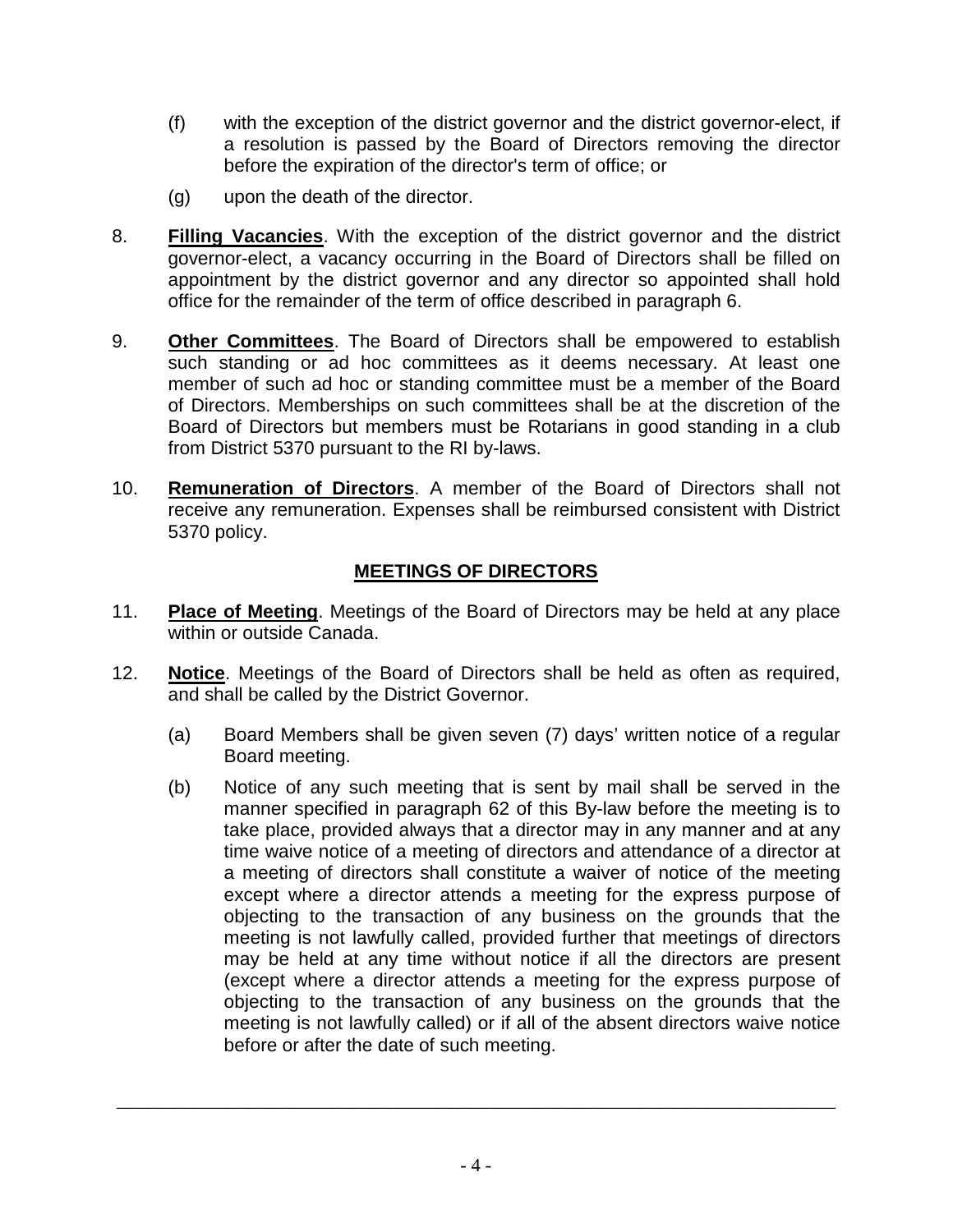- (c) If the first meeting of the Board of Directors is held immediately following the District 5730 Annual General Meeting, then for such meeting or for a meeting of the Board of Directors at which a director is appointed to fill a vacancy in the Board, no notice shall be necessary to the newly elected or appointed directors or director in order to legally constitute the meeting, provided that a quorum of the directors is present.
- 13. **Error or Omission in Giving Notice**. No error or accidental omission in giving notice of any meeting of directors shall invalidate such meeting or make void any proceedings taken at such meeting.
- 14. **Adjournment**. Any meeting of directors may be adjourned from time to time by the chairperson of the meeting, with the consent of the meeting, to a fixed time and place. Notice of any adjourned meeting of directors is not required to be given if the time and place of the adjourned meeting is announced at the original meeting. Any adjourned meeting shall be duly constituted if held in accordance with the terms of the adjournment and a quorum is present thereat. The directors who formed a quorum at the original meeting are not required to form the quorum at the adjourned meeting. If there is no quorum present at the adjourned meeting, the original meeting shall be deemed to have terminated forthwith after its adjournment. Any business may be brought before or dealt with at any adjourned meeting which might have been brought before or dealt with at the original meeting in accordance with the notice calling the same.
- 15. **Regular Meetings**. The Board of Directors may appoint a day or days in any month or months for regular meetings of the Board of Directors at a place or hour to be named by the Board of Directors and a copy of any resolution of the Board of Directors fixing the place and time of regular meetings of the Board of Directors shall be sent to each director forthwith after being passed, but no other notice shall be required for any such regular meetings.
- 16. **Special Meetings**. A Special Meeting of the Board shall be called by the district governor within three (3) days and convened within ten (10) days of delivery to the district governor of a requisition for a Special Meeting of the Board stating the business to be brought before the meeting, signed by three (3) members of the Board. If the district governor does not call a Special Meeting of the Board within three (3) days of delivery of the requisition, a Special Meeting of the Board may be called by a Notice signed by the three (3) requisitionists.
- 17. **Notice of Special Meetings**. Each member of the Board of Directors shall be given at least seven (7) days' notice of a Special Meeting of the Board of Directors, provided that a Special Meeting of the Board of Directors may be convened on three (3) days' notice to all directors if a majority of the Board is present at the meeting. Such notice shall be given by fax, telephone, mail or email.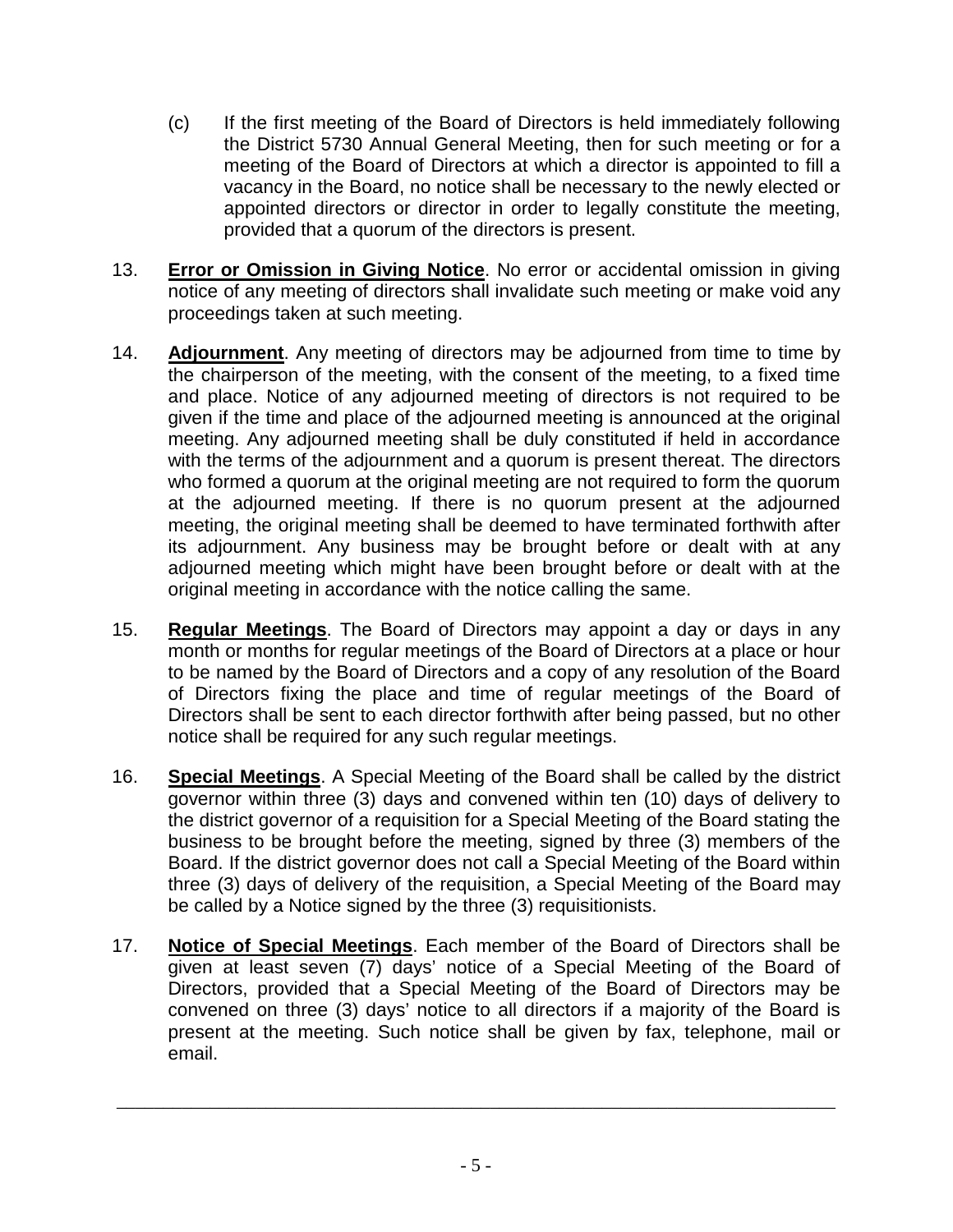- 18. **Quorum**. A majority of the Board of Directors shall constitute a quorum at any meeting of the Board, provided at least one (1) officer is present.
- 19. **Voting**. Each director, except for the chairperson of a meeting of the Board of Directors, is authorized to exercise one (1) vote. Questions arising at any meeting of directors shall be decided by a majority of votes. In case of an equality of votes by the directors, the chairperson of the meeting shall vote in order to break the tie.
- 20. **Detailed Voting Ballot**. Where a director is unable to participate at a meeting of the directors of District 5370 either in person, or if authorized under paragraph 54, by teleconference, then, subject to this By-law, the director may have his or her vote recorded for the purposes of the meeting by means of a detailed voting ballot. The detailed voting ballot shall be provided by the Secretary to any director who indicates his or her inability to attend a meeting of directors in person or by teleconference. The completed and signed voting ballot must be returned by the absent director to the Secretary prior to the commencement of the meeting at which the absent director's vote is to be counted. The voting ballot must contain sufficient detail concerning matters to be raised at the meeting to allow a director who is unable to attend the meeting the opportunity to make a reasoned judgment on the matters contained therein. A director's vote by ballot will only be counted if the motion on the floor of the meeting is identical to that contained in the ballot. The deposit of a ballot with the Secretary will not constitute that director present for the purposes of establishing a quorum at any meeting of directors.
- 21. **Meetings by Teleconference**. The directors of District 5370 may meet by teleconference provided that either a majority of the directors consents to meeting by teleconference or meetings by teleconference have been approved by resolution of the Board of Directors at a meeting of the directors of District 5370.
- 22. **Meetings by Other Electronic Means**. The directors of District 5370 may meet by other electronic means that permits each director to communicate adequately with each other, provided that:
	- (a) the Board of Directors of District 5370 has passed a resolution addressing the mechanics of holding such a meeting and dealing specifically with how security issues should be handled, the procedure for establishing quorum and recording votes;
	- (b) each director has equal access to the specific means of communication to be used; and
	- (c) each director has consented in advance to meeting by electronic means using the specific means of communication proposed for the meeting.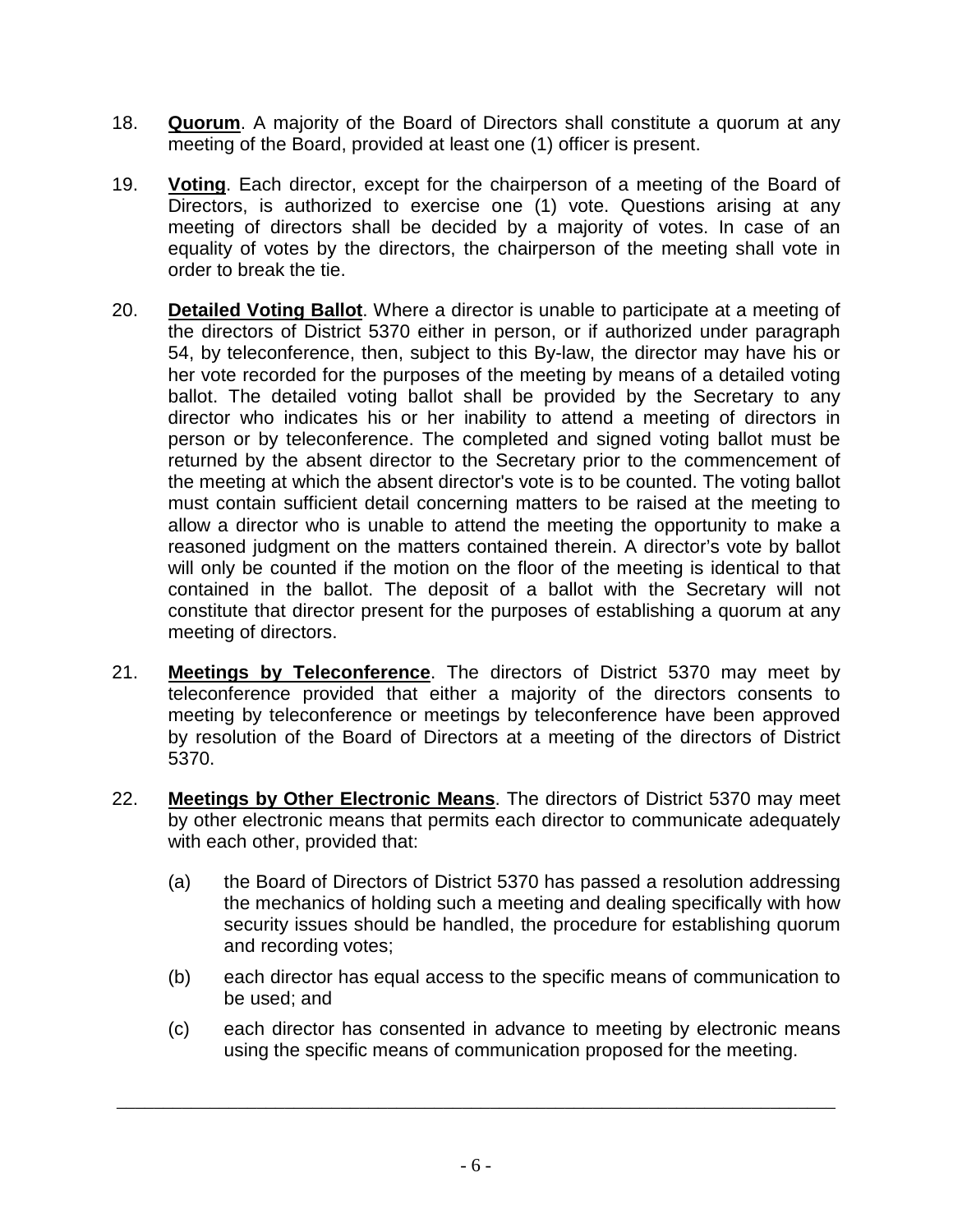### **POWERS OF DIRECTORS**

- 23. **Control and Management**. Subject to these by-laws and the applicable law, the Board of Directors has full control to manage the affairs of District 5370 in keeping with written directions by RI and resolutions approved by a majority vote at a General Meeting of District 5370.
- 24. **Administer Affairs**. The Board of Directors of District 5370 may administer the affairs of District 5370 in all things and make or cause to be made for District 5370, in its name, any kind of contract which District 5370 may lawfully enter into and, save as hereinafter provided, generally, may exercise all such other powers and do all such other acts and things as District 5370 is by its Letters Patent or otherwise authorized to exercise and do.
- 25. **Expenditures**. The Board of Directors shall have power to authorize expenditures on behalf of District 5370 from time to time for the purpose of furthering the objects of District 5370. The Board of Directors shall have the power to enter into a trust arrangement with a trust company or other financial institution for the purpose of creating a trust fund in which the capital and interest may be made available for the benefit of promoting the interest of District 5370 in accordance with such terms as the Board of Directors may prescribe.
- 26. **Borrowing Power**. The Board of Directors of District 5370 may borrow for the purpose of carrying out its objects; however, no amount in excess of ten thousand (\$10,000) dollars may be borrowed, except under the authority of a resolution of the members of District 5370.
- 27. **Fund Raising**. The Board of Directors shall take such steps as they may deem requisite to enable District 5370 to acquire, accept, solicit or receive legacies, gifts, grants, settlements, bequests, endowments and donations of any kind whatsoever for the purpose of furthering the objects of District 5370.
- 28. **Agents and Employees**. The Board of Directors may appoint such agents and engage such employees (and may delegate this function to an officer or officers of District 5370) as it shall deem necessary from time to time and such persons shall have such authority and shall perform such duties as shall be prescribed at the time of such appointment. The remuneration of officers, agents, employees and committee members shall, subject to the other provisions of this By-law, be fixed by the Board of Directors by resolution, provided that the Board of Directors may delegate this function to an officer or officers of District 5370.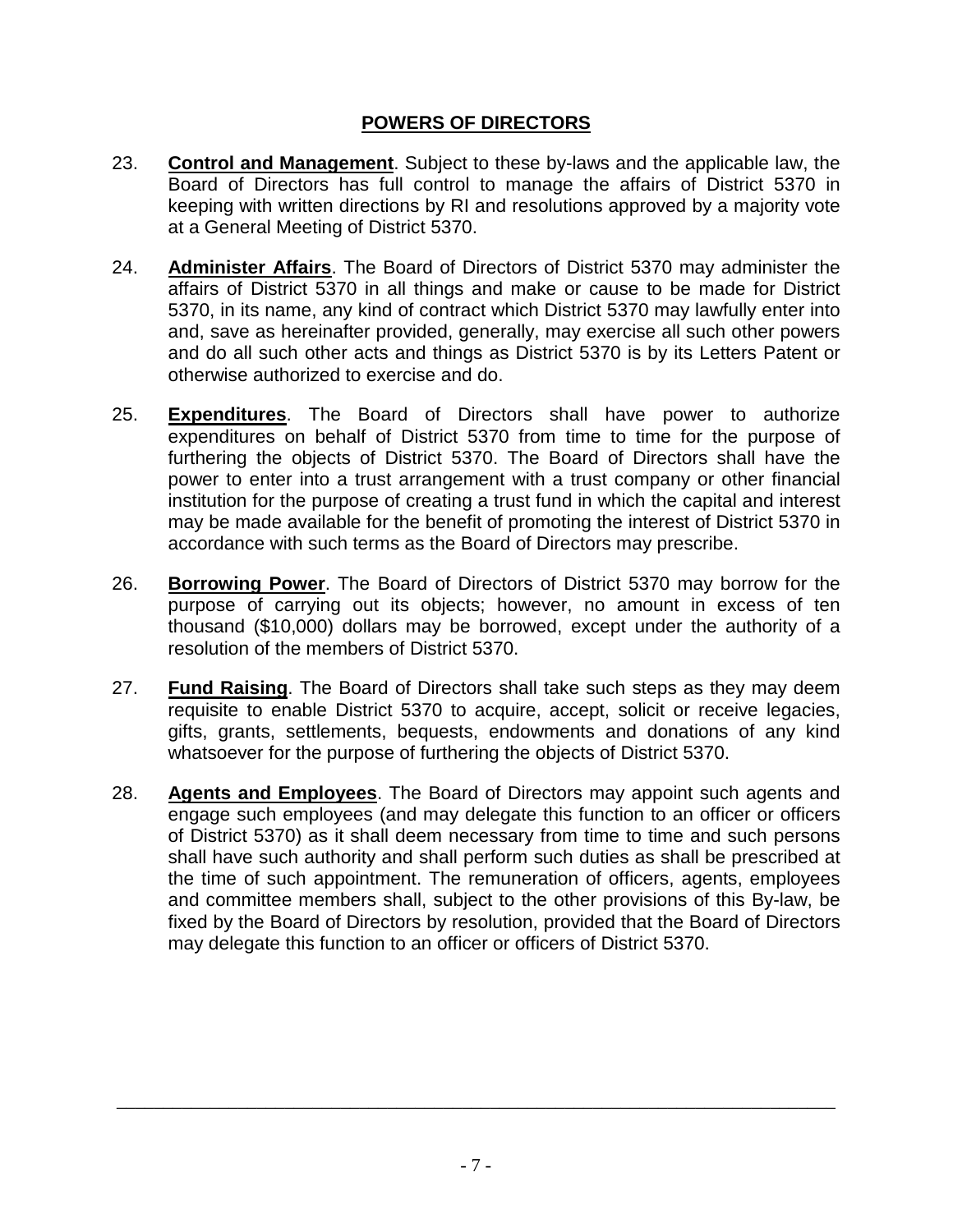### **OFFICERS**

- 29. **Chairperson of the Board**. The district governor of District 5370 shall be the chief executive officer of District 5370 and chairperson of the Board of Directors.
- 30. **District Governor-Nominee and District Governor-Elect**. The district governor-nominee shall take office in accordance with the nomination procedure set out in Article 13 of the By-laws of RI, and the district governor-elect shall take office after his or her year as district governor-nominee, in accordance with the policies and procedures of RI.
- 31. **Vacancies**. Notwithstanding the foregoing, each incumbent officer of the executive committee shall continue in office until the earlier of;
	- (a) that officer's resignation, which resignation shall be effective at the time the written resignation is received by the District Secretary or at the time specified in the resignation, whichever is later;
	- (b) that officer ceasing to be a director if such is a necessary qualification of appointment;
	- $(c)$  June 30<sup>th</sup> of the year following the year in which the officer took office;
	- (d) that officer's removal; or
	- (e) that officer's death.

If the office of any of the appointed officers of District 5370 shall be or become vacant, the district governor may appoint a person to fill such vacancy.

- 32. **Remuneration of Officers**. An officer of District 5370 shall not receive any remuneration. Expenses shall be reimbursed consistent with District 5370 policy.
- 33. **Duties of Officers May be Delegated**. In case of the absence or inability to act of the district secretary or district treasurer, the district governor may delegate all or any of the powers of any such officer to any other officer or to any director for the time being.
- 34. **Powers and Duties**. The executive committee shall sign such contracts, documents or instruments in writing as require their respective signatures and shall respectively have and perform all powers and duties incidental to their respective offices and such other powers and duties respectively as may from time to time be assigned to them by the Board of Directors. The duties of the officers shall include:
	- (a) **Chairperson of the Board**. The Chairperson of the Board shall, when present, preside at all meetings of the Board of Directors, committees of directors, if any, and the members. In the absence of the district governor, the immediate past district governor shall act in his or her place and stead.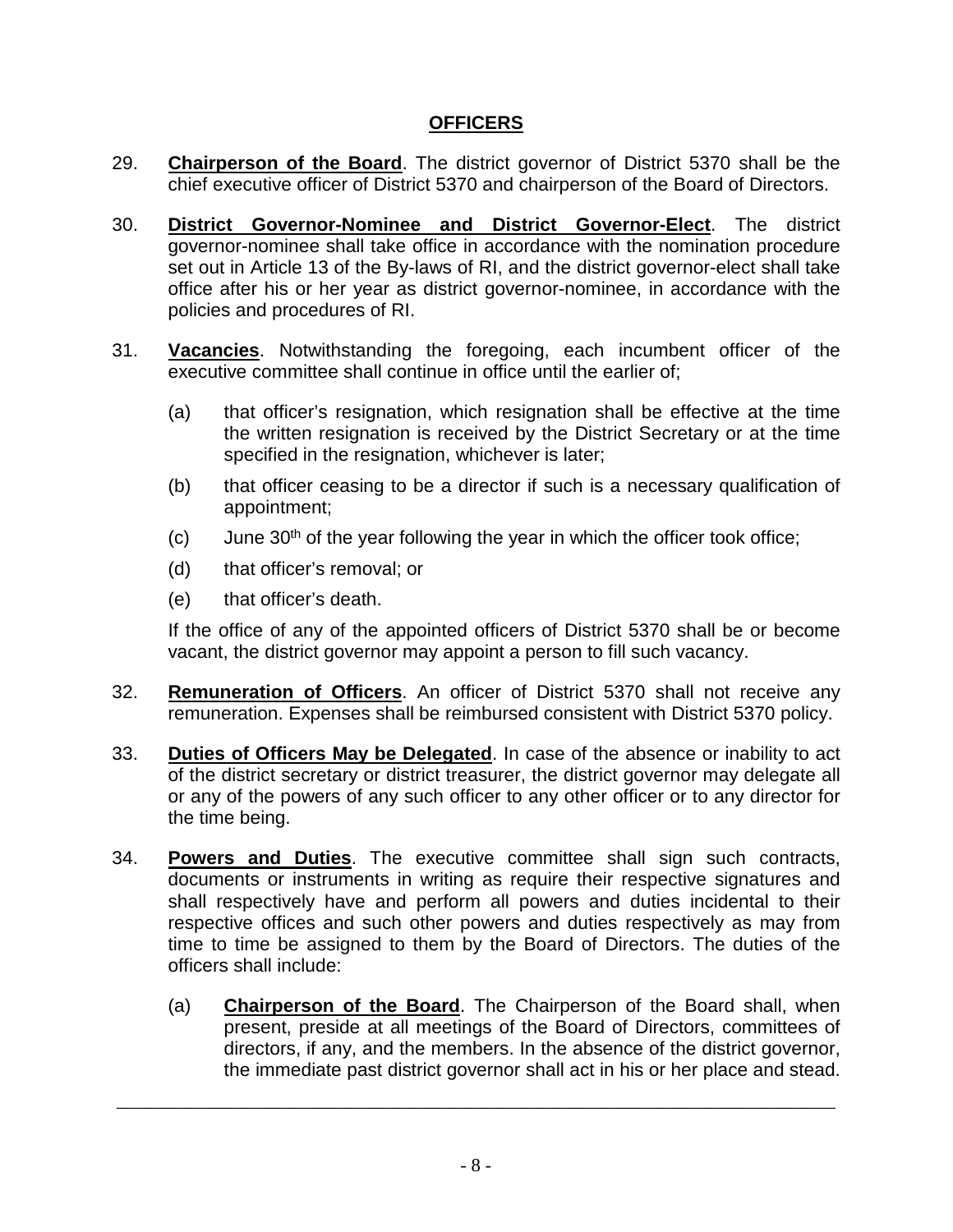- (b) **District Secretary**. The District Secretary shall give or cause to be given notices for all meetings of the Board of Directors or committees of directors, if any, and members when directed to do so and have charge of the corporate seal of District 5370, the minute books of District 5370 and of the documents and registers referred to in Section 109 of the Act.
- (c) **District Treasurer**. The District Treasurer shall keep or shall cause to be kept an accurate account of all receipts and disbursements of District 5370 in proper books of account, and shall deposit or shall cause to be deposited all monies or other valuable effects in the name and to the credit of District 5370 in such banks or banks as may be designated from time to time by the Board of Directors. The District Treasurer shall disburse or cause to be disbursed the funds of District 5370 under the direction of the Board of Directors, receiving proper vouchers thereof and render to the Board of Directors at its regular meetings or whenever required, an account of all transactions as District Treasurer, and of the financial position of District 5370.

# **FOR THE PROTECTION OF DIRECTORS AND OFFICERS**

35. **For the Protection of the Directors and Officers**. Except as otherwise provided in the Act, no director or officer for the time being of District 5370 shall be liable for the acts, receipts, neglects or defaults of any other director or officer or employee or for any loss, damage or expense happening to District 5370 through the insufficiency or deficiency of title to any property acquired by District 5370 or for or on behalf of District 5370 or for the insufficiency or deficiency of any security in or upon which any of the moneys of or belonging to District 5370 shall be placed out or invested or for any loss or damage arising from the bankruptcy, insolvency or tortious act of any person including any person with whom or which any moneys, securities or effects shall be lodged or deposited or for any loss, conversion, misapplication or misappropriation of or any damage resulting from any dealings with any moneys, securities or other assets belonging to District 5370 or for any other loss, damage or misfortune whatever which may happen in the execution of the duties of the director's or officer's respective office or trust or in relation thereto, unless the same shall happen by or through the director's or officer's own willful neglect or default.

# **INDEMNITIES TO DIRECTORS AND OTHERS**

36. **Indemnities to Directors and Others**. Every director or officer of District 5370 or other person who has undertaken or is about to undertake any liability on behalf of the District 5370 or any corporation controlled by it and their heirs, executors and administrators, and estate and effects, respectively, shall from time to time and at all times, be indemnified and saved harmless out of the funds of District 5370, from and against,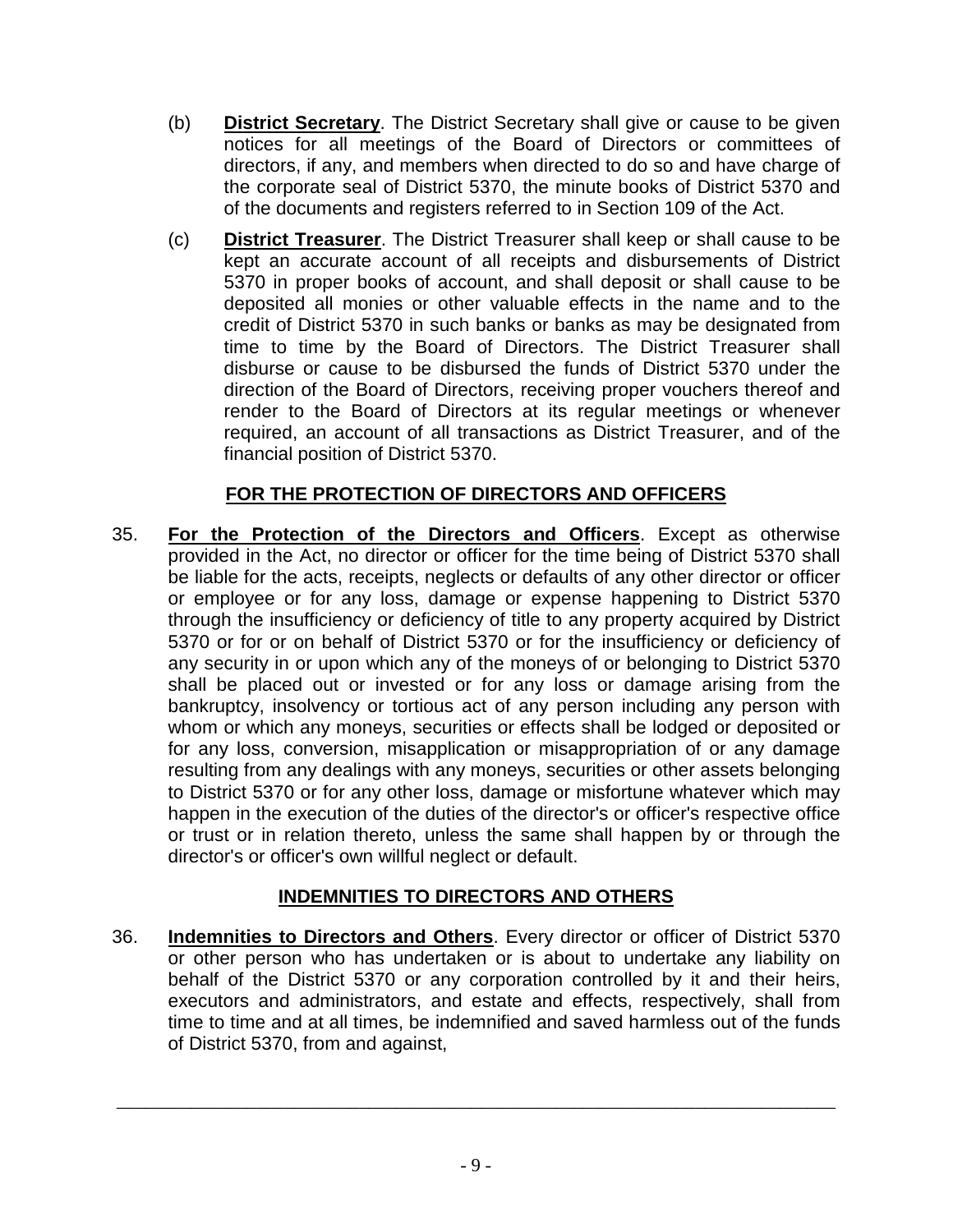- (a) all costs, charges and expenses whatsoever which such director, officer or other person sustains or incurs in or about any action, suit or proceeding that is brought, commenced or prosecuted against the director, officer or other person for or in respect of any act, deed matter or thing whatever, made, done or permitted by them, in or about the execution of the duties of such office or in respect of any such liability; and
- (b) all other costs, charges and expenses which the director, officer or other person sustains or incurs in or about or in relation to the affairs thereof, except such costs, charges or expenses as are occasioned by their own willful neglect or default.

District 5370 shall also indemnify any such person in such other circumstances as the Act or law permit or requires. Nothing in this By-law shall limit the right of any person entitled to indemnity to claim indemnity apart from the provisions of this By-law to the extent permitted by the Act or law.

# **INTERESTED DIRECTOR CONTRACTS**

- 37. **Conflict of Interest**. A director who is in any way directly or indirectly interested in a contract or proposed contract with District 5370 shall make the disclosure required by the Act and except as provided by the Act, no such director shall vote on any resolution to approve any such contract. In supplement of and not by way of limitation upon any rights conferred upon directors by Section 98 of the Act and specifically subject to the provisions contained in that section, it is declared that no director shall be disqualified by any such office from, or vacate any such office by reason of, holding any office or place of profit under District 5370 or under any corporation in which District 5370 shall be a shareholder or by reason of being otherwise in any way directly or indirectly interested or contracting with District 5370 as vendor, purchaser or otherwise or being concerned in any contract or arrangement made or proposed to be entered into with District 5370 in which the director is in any way directly or indirectly interested as vendor, purchaser or otherwise. Subject to compliance with the Act, no contract or arrangement entered into by or on behalf of District 5370 in which any director shall be in any way directly or indirectly interested shall be avoided or voidable and no director shall be liable to account to District 5370 or any of its members or creditors for any profit realized by or from any such contract or arrangement by reason of any fiduciary relationship.
- 38. **Submission of Contracts or Transactions to Members for Approval**. The Board of Directors in its discretion may submit any contract, act or transaction with District 5370 for approval or ratification at any annual meeting of the members or at any general meeting of the members called for the purpose of considering the same and, subject to the provisions of Section 98 of the Act, any such contract, act or transaction that shall be approved or ratified or confirmed by a resolution passed by a majority of the votes cast at any such meeting (unless any different or additional requirement is imposed by the Act, the Letters Patent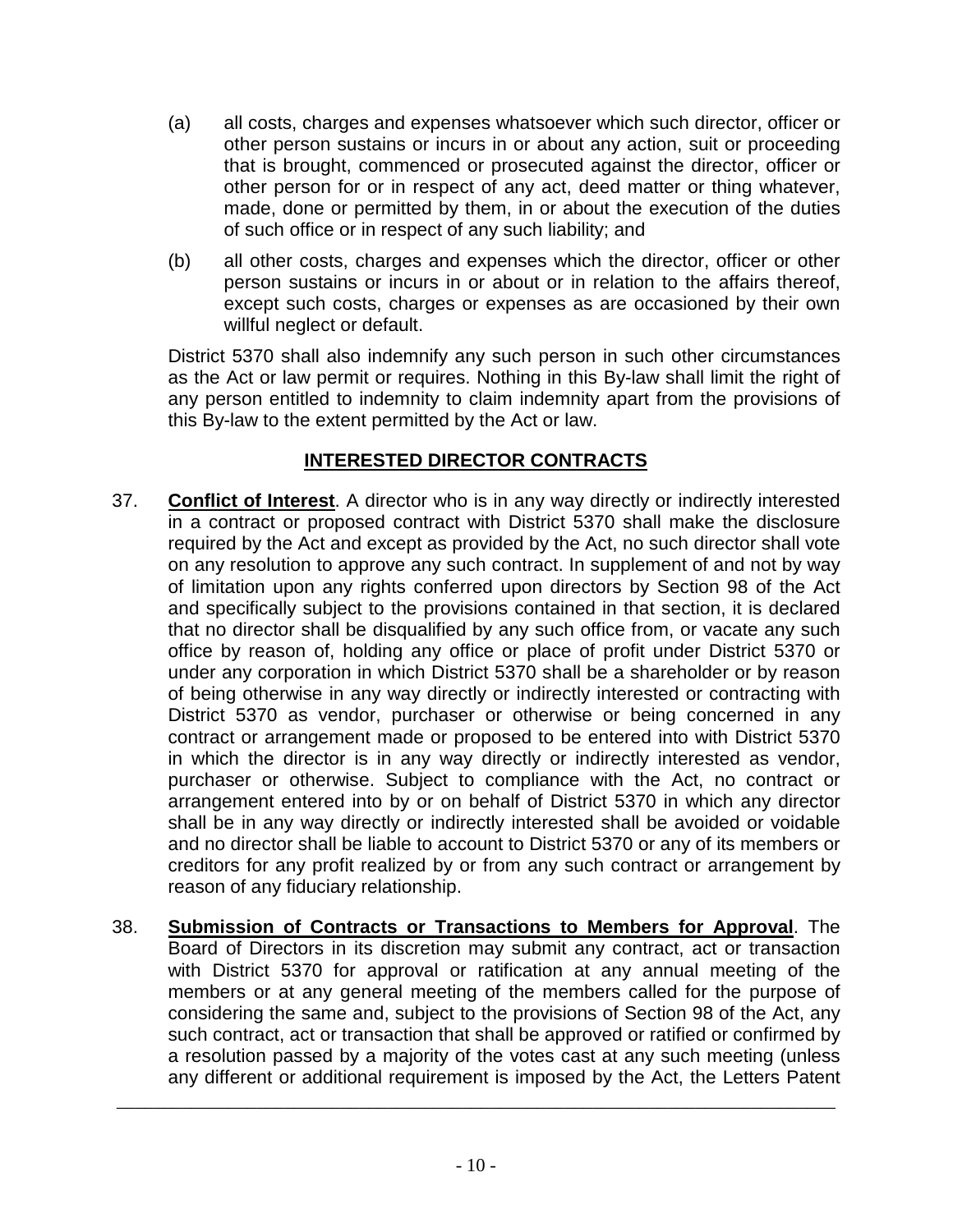or the By-laws) shall be as valid and as binding upon District 5370 and upon all the members as though it had been approved, ratified or confirmed by every member of District 5370.

### **MEMBERSHIP**

- 39. **Membership**. The members of District 5370 shall be comprised of and limited to those Rotary Clubs in possession of a charter issued by RI and designated to be in District 5370 pursuant to the By-laws of RI. The addition or removal of a club or clubs from District 5370 pursuant to the By-laws of RI shall immediately and automatically result in a corresponding change in the membership of District 5370.
- 40. **Per Capita Levy**. A per capita levy shall be determined at each District Annual General Meeting having regard to the proposed district budget, and shall be allocated to each District 5370 club.
- 41. **Resignation**. Any member may resign its membership in District 5370 by resigning its membership in RI as provided in Article 3 of the By-laws of RI.
- 42. **Termination of Membership**. The interest of a member in District 5370 is not transferable and lapses and ceases to exist upon termination of its membership in RI as provided in Article 3 of the By-laws of RI.

# **MEMBERS' MEETINGS**

- 43. **Time and Place of Meetings**. The Annual General Meeting of District 5370 shall be held in conjunction with the Annual District Conference of District 5370. A General Meeting may be held in conjunction with the District Assembly of District 5370, at the discretion of the district governor. All members shall be advised in writing of the time and place of the foregoing general meetings at least 30 days in advance of the meeting date.
- 44. **Annual Meetings**. The district governor shall present an annual report of District 5370's activities to the Annual General Meeting, together with a financial statement, and the district governor-elect shall present a budget for the coming year.
- 45. **Special Meetings**. A Special General meeting may be called with the majority consent of the Board of Directors of District 5370. In addition, a Special General Meeting shall be called by the Board of Directors within seven (7) days and convened within thirty (30) days of delivery to any officer of District 5370 of a requisition for a Special General Meeting signed by twenty (20%) percent of the Members. If the Board of Directors does not call a Special General Meeting within seven (7) days of delivery of the requisition, a Special General Meeting may be called by a Notice signed by any three (3) of the requisitionists.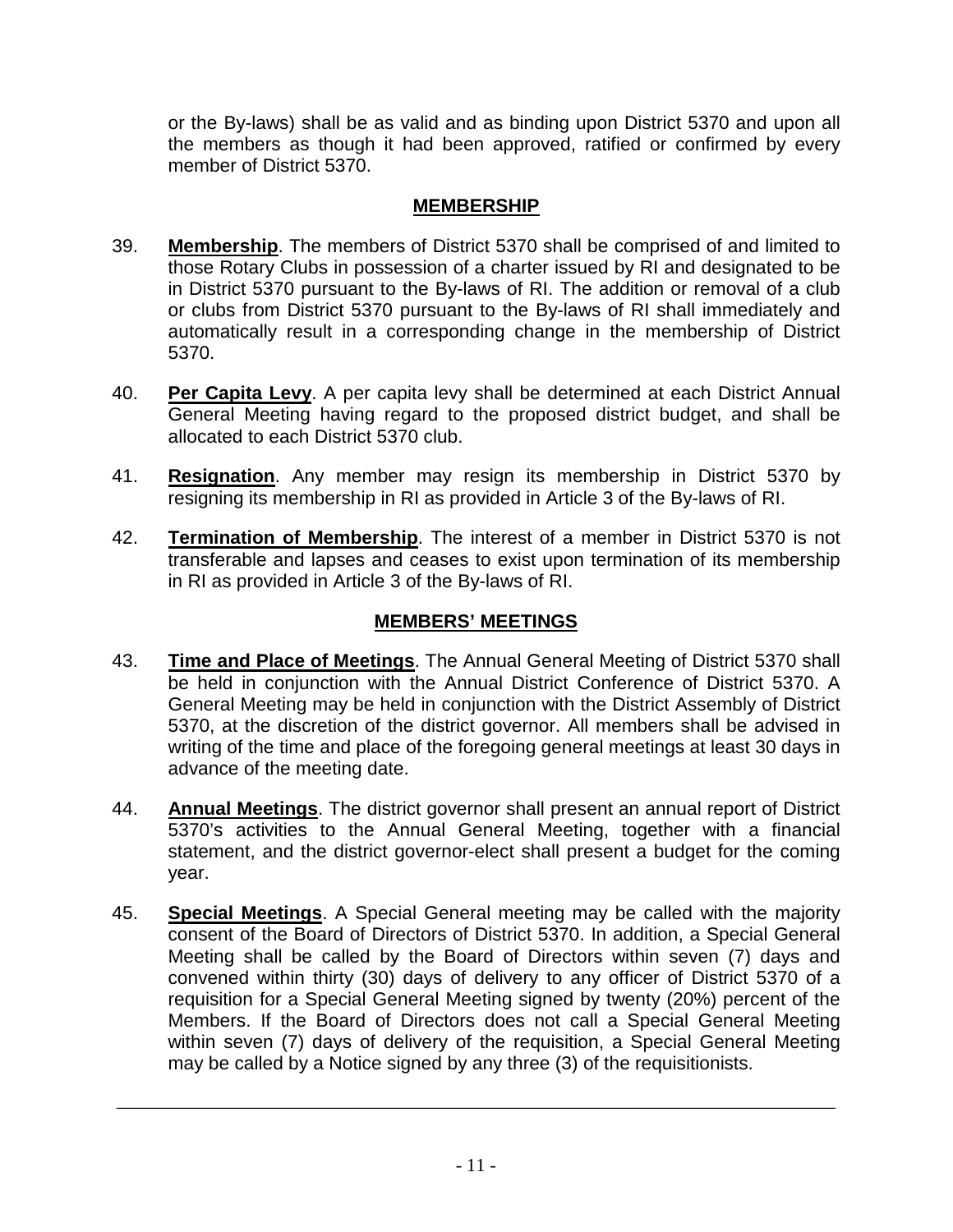All Members shall be advised in writing of the time and place of any such a Special General Meeting at least twenty-one (21) days in advance of the meeting. The notice calling any such Special General Meeting shall contain enough information to allow the Members to make a reasoned decision about the business to be conducted at the Special General Meeting.

- 46. **Notice**. Written notice to Members of the time and place of General and Special General Meetings shall be given by fax, mail or email.
- 47. **Waiver of Notice**. A member and any other person entitled to attend a meeting of members may in any manner waive notice of a meeting of members and attendance of any such person at a meeting of members shall constitute a waiver of notice of the meeting except where such person attends a meeting for the express purposes of objecting to the transaction of any business on the grounds that the meeting is not lawfully called.
- 48. **Error or Omission in Giving Notice**. No error or omission in giving notice of any annual or special meeting or any adjourned meeting of the members of the shall invalidate any resolution passed or any proceedings taken at any meeting of members.
- 49. **Quorum**. A quorum at all meetings of shall be a majority of the voting Members. No business shall be transacted at any meeting unless the requisite quorum be present at the time of the transaction of such business. If a quorum is not present at the time appointed for a meeting of members or within such reasonable time thereafter as the members present may determine, the persons present and entitled to vote may adjourn the meeting to a fixed time and place but may not transact any other business and the provisions of paragraph 62 with regard to notice shall apply to such adjournment.
- 50. **Chairperson of the Meeting**. In the event that the district governor and the immediate past district governor are absent, the persons who are present and entitled to vote shall choose another past district governor as chairperson of the meeting and if no past district governor is present, then the persons who are present and entitled to vote shall choose one of their number to be chairperson.
- 51. **Adjournment**. The chairperson of any meeting of members may with the consent of the meeting adjourn the same from time to time to a fixed time and place and no notice of such adjournment need be given to the members. Any business may be brought before or dealt with at any adjourned meeting which might have been brought before or dealt with at the original meeting in accordance with the notice calling the same.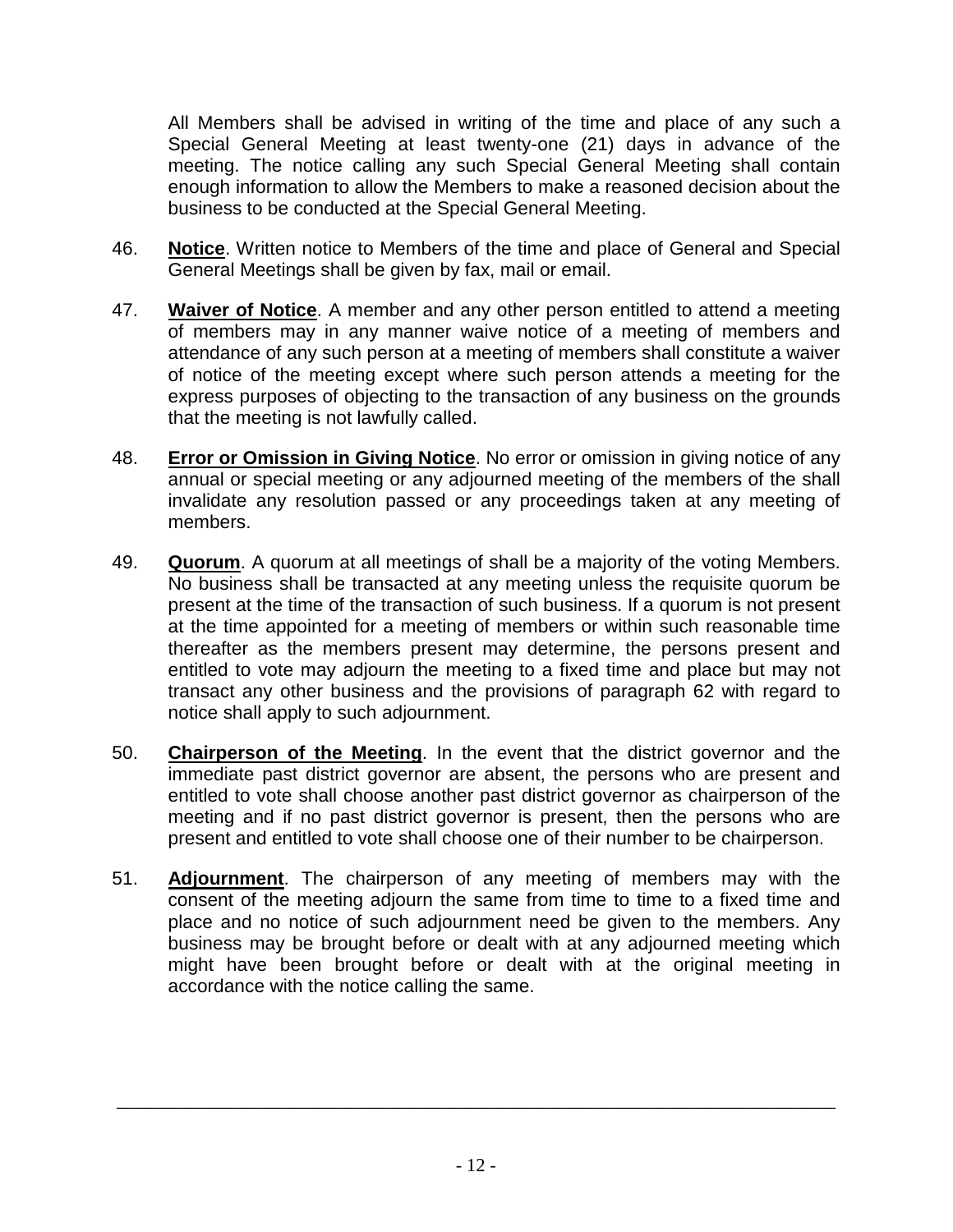- 52. **Meetings By Teleconference**. If a majority of the members of the District 5370 consents (either at a meeting of members by simple resolution or by consents signed individually by a majority of the members), a meeting of members of District 5370 may be held by teleconference.
- 53. **Meetings by Other Electronic Means**. The members of the District 5370 may meet by other electronic means that permit each member to communicate adequately with each other, provided that:
	- (a) the Board of Directors of District 5370 has passed a resolution addressing the mechanics of holding such a meeting and dealing specifically with how security issues should be handled, the procedure for establishing quorum and recording votes;
	- (b) each member has equal access to the specific means of communication to be used; and
	- (c) each member has consented in advance to meeting by electronic means using the specific means of communication proposed for the meeting.
- 54. **Voting of Members**. Every member in good standing of a District 5370 club present at a general meeting of members shall be entitled to vote on all matters submitted to a vote at such meeting, except for the selection of a district governor-nominee, election of a member and alternate member of the Nominating Committee for director, composition and terms of reference of the Nominating Committee for governor, election of the club representative and alternate representative of District 5370 to the counsel on legislation, and the decision as to the amount of the per capita levy, the vote in respect of which matters shall be conducted by the electors, being at least one per member plus one additional elector for each additional 25 individual Rotarians in the member club, or major fraction thereof, in accordance with Article 15 of the By-laws of RI.

At all meetings of the members, every question shall be determined on a show of hands by a majority of votes unless otherwise specifically provided by the Act or by these By-laws. In the case of an equality of votes the chairperson of the meeting shall both on a show of hands and at a poll have a second or casting vote in addition to the vote or votes to which the chairperson may be otherwise entitled.

At any meeting, unless a poll is demanded, a declaration by the chairperson of the meeting that a resolution has been carried or carried unanimously or by a particular majority or lost or not carried by a particular majority shall be conclusive evidence of the fact.

A poll may be demanded either before or after any vote by show of hands by any person entitled to vote at the meeting. If at any meeting a poll is demanded on the election of a chairperson or on the question of adjournment it shall be taken forthwith without adjournment. If at any meeting a poll is demanded on any other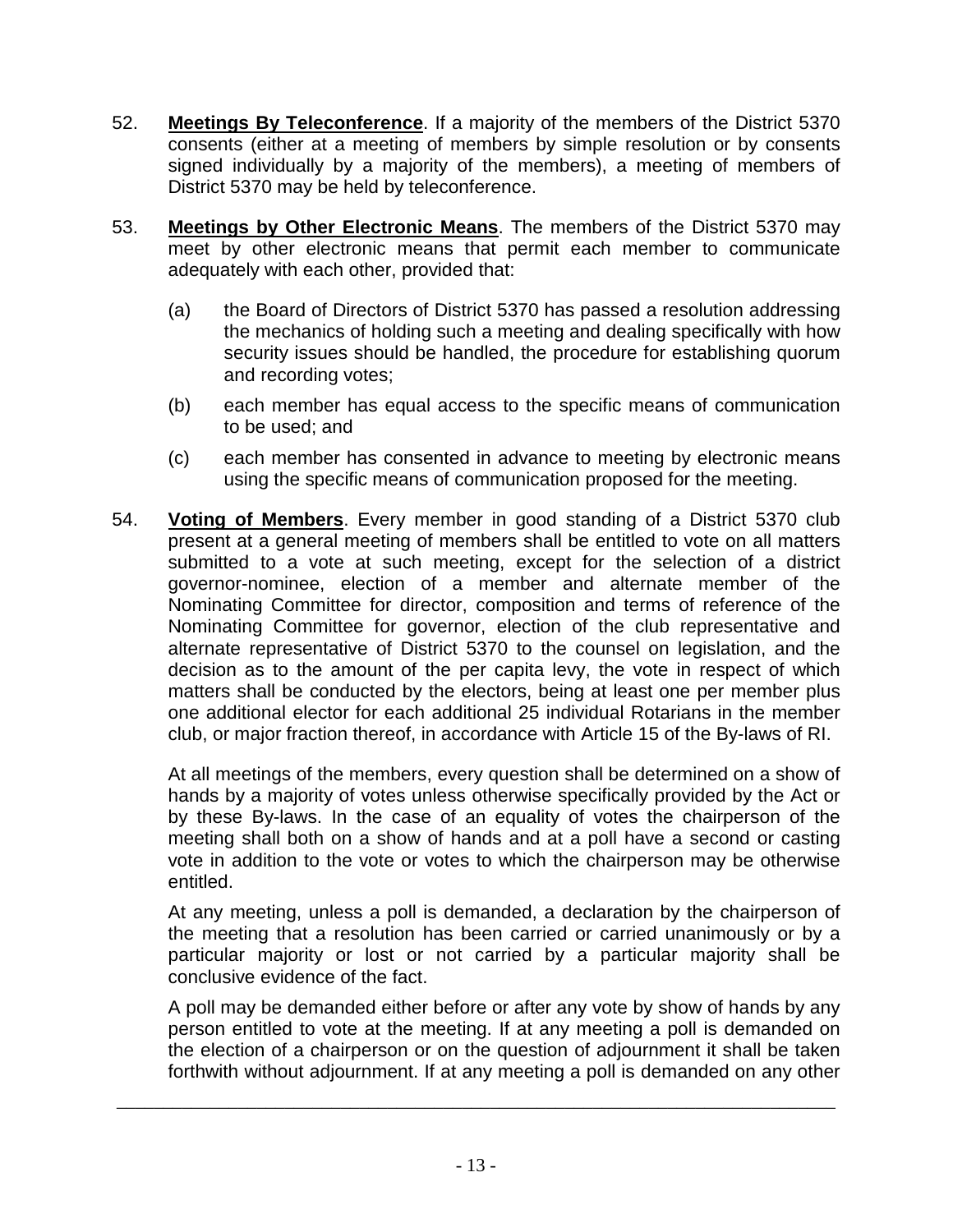question, the vote shall be taken by ballot in such manner and either at once, later in the meeting or after adjournment as the chairperson of the meeting directs. The result of a poll shall be deemed to be the resolution of the meeting at which the poll was demanded. A demand for a poll may be withdrawn.

# **CUSTODY OF DOCUMENTS**

55. **Custody of Documents**. The District Secretary shall be responsible for the preparation and safe custody of all records, documents and minutes of proceedings of District 5370, the Board of Directors or any appointed committee.

# **CUSTODY OF SECURITIES**

56. **Custody of Securities**. All securities owned by District 5370 shall be lodged (in the name of District 5370) with a chartered bank, credit union or trust company or in a safety deposit box or, if so authorized by resolution of the Board of Directors, with such other depositories or in such other manner as may be determined from time to time by the Board of Directors.

# **EXECUTION OF INSTRUMENTS**

57. **Execution of Instruments**. Contracts, documents or any instruments in writing requiring the signature of District 5370 may be signed by any two of the Executive Committee and all contracts, documents and instruments in writing so signed shall be binding upon District 5370 without any further authorization or formality.

The term "contracts, documents or instruments in writing" as used in this By-law shall include but not be limited to deeds, mortgages, hypothecs, charges, conveyances, transfers and assignments of property real or personal, immovable or movable, agreements, releases, receipts and discharges for the payment of money or other obligations, conveyances, transfers and assignments of shares, share warrants, stocks, bonds, debentures or other securities and all paper writings.

The seal of District 5370, when required, may be affixed to any instruments in writing signed as aforesaid.

# **CHEQUES. DRAFTS, NOTES, ETC.**

58. **Cheques, Drafts, Notes, Etc.** All cheques, drafts or orders for the payment of money and all notes and acceptances and bills of exchange shall be signed by any two of the Executive Committee or such other authorized signatory as is designated by the Board of Directors from time to time.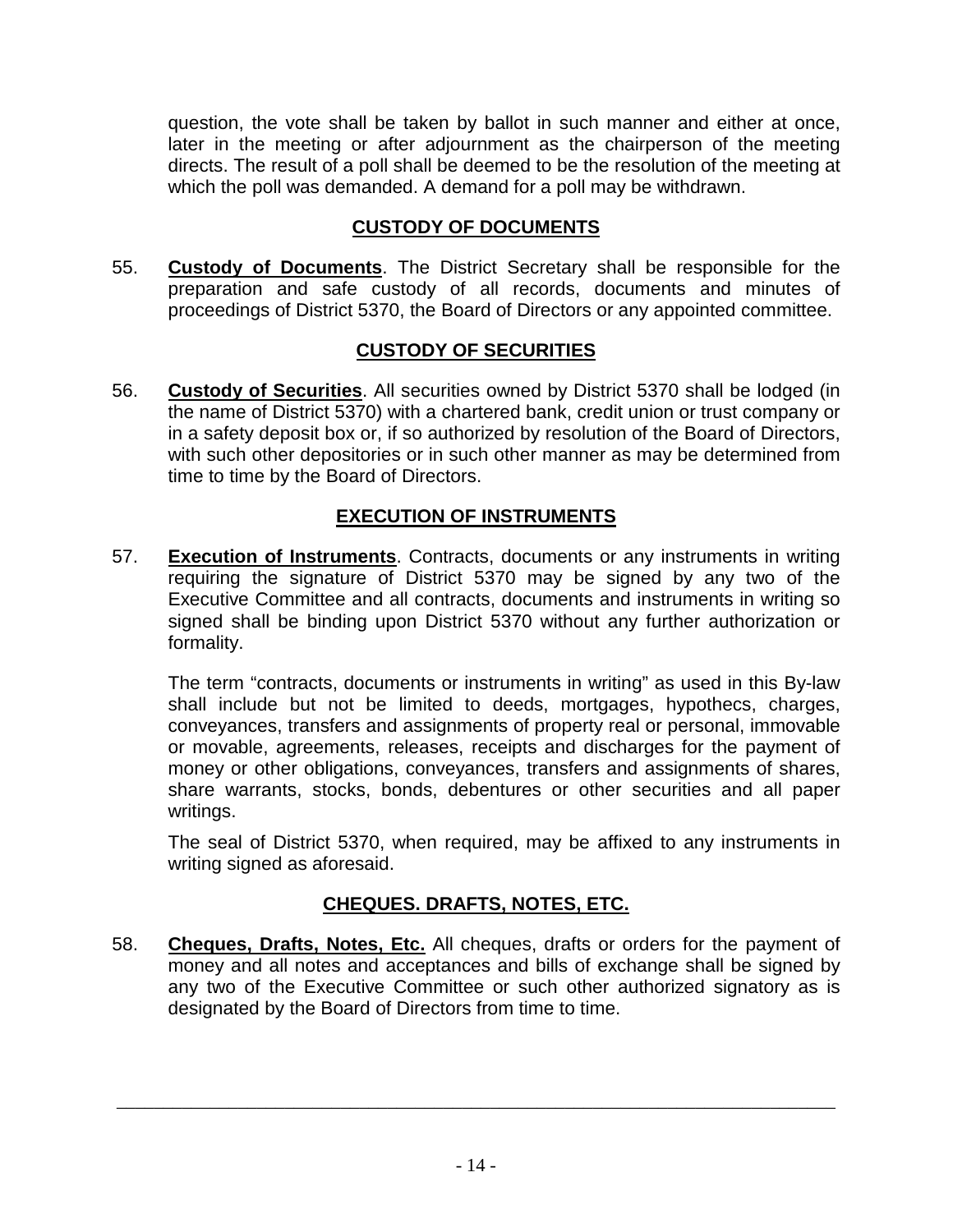## **INSPECTION OF DOCUMENTS**

59. **Inspection of Documents**. District 5370 shall furnish to a Member, at the Member's request, a copy of its application for incorporation and By-laws. District 5370 shall keep a register of its members at its registered office and shall, on each regular business day, permit a Member to inspect the register and shall provide a copy of the register to the Member at the Member's request, provided that the register is to be used by the Member for matters relating to the affairs of District 5370.

## **NOTICES**

- 60. **Service**. Subject to paragraph 48 regarding notices to members of any annual or special general meetings of members, any notice or other document required by the Act, the Regulations, the Letters Patent or the By-laws to be sent to any member or director or to the auditor shall be:
	- (a) delivered personally,
	- (b) sent by prepaid mail, or
	- (c) sent by electronic means such as e-mail or facsimile at such person's latest address as shown in the records of District 5370 and to the auditor at its business address, or if no address be given therein, then to the last address of such member or director known to the Secretary, provided always that notice may be waived or the time for the notice may be waived or abridged at any time with the consent in writing of the person entitled thereto.

A notice sent by prepaid mail is deemed to have been served three business days after the date of mailing.

- 61. **Signature to Notices**. The signature of any officer of District 5370 to any notice or document to be given by District 5370 may be written, stamped, typewritten or printed or partly written, stamped, typewritten or printed.
- 62. **Computation of Time**. Where a given number of days' notice or notice extending over a period is required to be given under the By-laws or Letters Patent, the day of service or posting of the notice shall not, unless it is otherwise provided, be counted in such number of days or other period.
- 63. **Proof of Service**. With respect to every notice or other document sent by post, it shall be sufficient to prove that the envelope or wrapper containing the notice or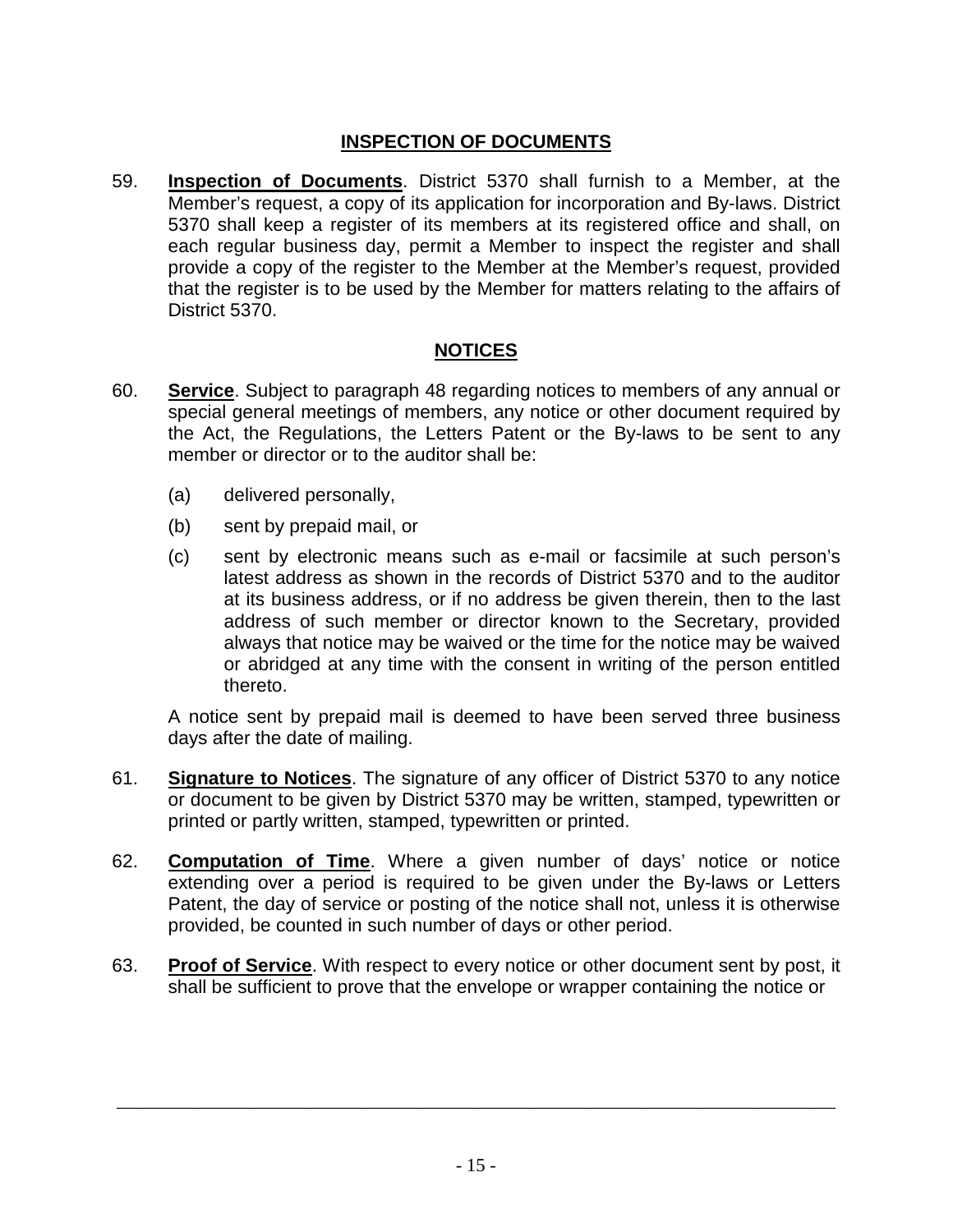other document was properly addressed as provided in paragraph 62 of this Bylaw and put into a Post Office or into a letter box. A certificate of an officer of District 5370 in office at the time of the making of the certificate as to facts in relation to the sending or delivery of any notice or other document to any member, director, officer or auditor or publication of any notice or other document shall be conclusive evidence thereof and shall be binding on every member, director, officer or auditor of District 5370 as the case may be.

#### **RULES AND REGULATIONS**

64. **Rules and Regulations**. The rules contained in the current edition of Robert's Rules of Order Newly Revised shall govern District 5370 in all cases to which they are applicable and in which they are not inconsistent with these By-laws and any special rules of order District 5370 may adopt.

#### **BY-LAWS**

- 65. **By-laws**. Proposed rescissions, alterations or additions to the by-laws:
	- (a) shall be submitted in writing to the District Secretary forty-five (45) days prior to a General Meeting;
	- (b) may be made by any Member;
	- (c) may also be made by the Board of Directors, providing that such proposals have the support of a majority of the directors.
	- (d) may also be made by the district governor, and, notwithstanding the provisions of paragraph 67(a), shall be submitted in writing to the District Secretary at least thirty (30) days prior to a General Meeting.
- 66. The District Secretary shall notify all Members of any Special Resolutions proposing rescissions, alterations or additions to the by-laws in writing twentyone (21) days prior to a General Meeting.
- 67. The by-laws of District 5370 shall not be rescinded, altered or added to except by special resolution, being a resolution passed by the vote of not less than 75 percent of those members who vote in person at a general meeting of which not less than 21 days' notice specifying the intention to propose the resolution has been duly given.
- 68. The repeal or amendment of By-laws not embodied in the Letters Patent shall not be enforced or acted upon until the approval of the Minister of Industry in respect thereof has been obtained.